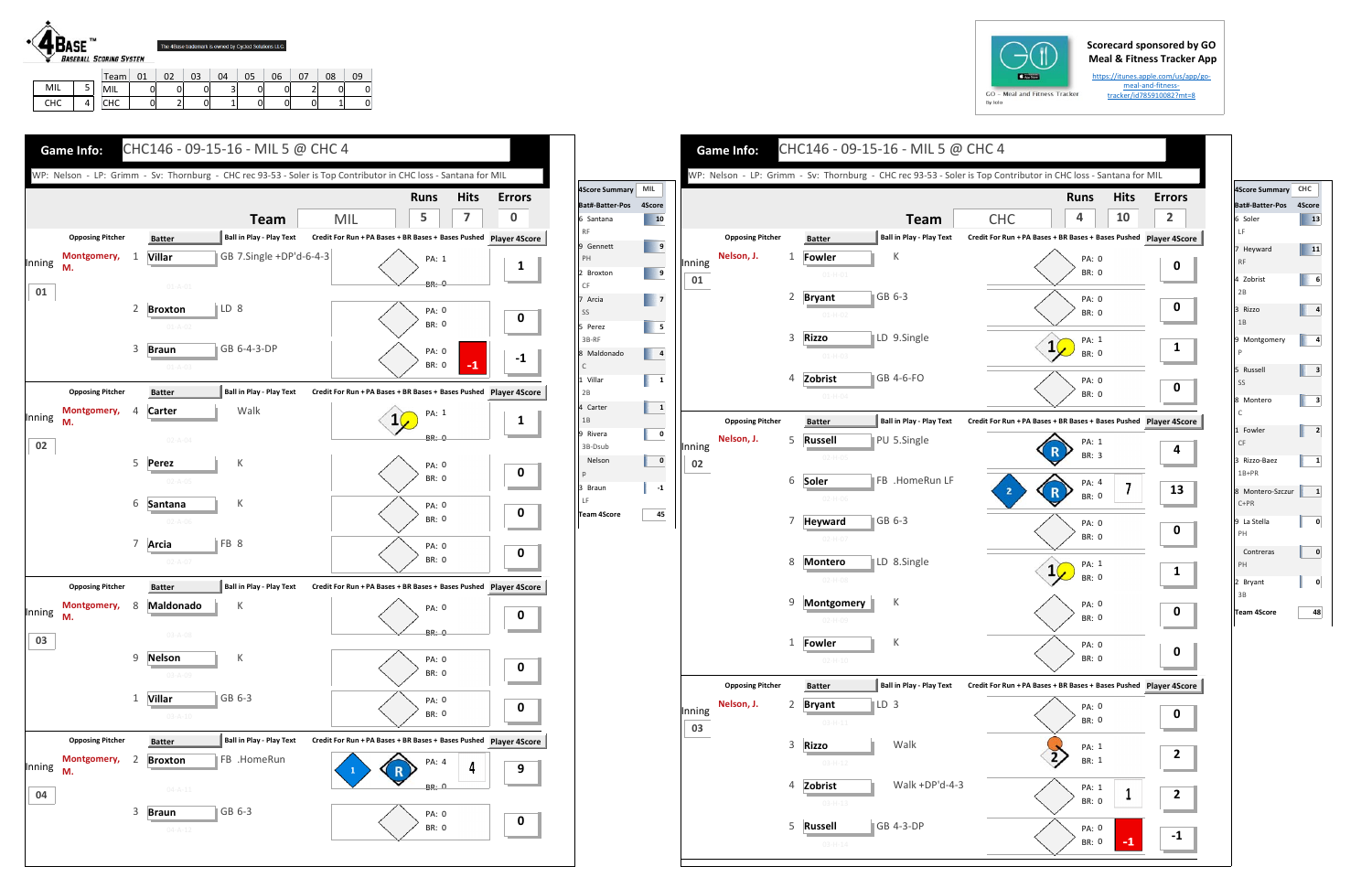## **Scorecard sponsored by GO Meal & Fitness Tracker App**

https://itunes.apple.com/us/app/go‐ meal‐and‐fitness‐ tracker/id785910082?mt=8





|              | <b>Opposing Pitcher</b> |              | <b>Batter</b>                      | <b>Ball in Play - Play Text</b> | Credit For Run + PA Bases + BR Bases + Bases Pushed Player 4S |   |
|--------------|-------------------------|--------------|------------------------------------|---------------------------------|---------------------------------------------------------------|---|
| Inning       | Nelson, J.              | 6            | Soler<br>$04 - H - 15$             | К                               | PA: 0<br><b>BR: 0</b>                                         | 0 |
| 04           |                         | 7            | <b>Heyward</b><br>$04-H-16$        | LD 7.Double                     | PA: 2<br><b>BR: 2</b>                                         | 4 |
|              |                         | 8            | <b>Montero</b><br>$04 - H - 17$    | FB 8 ProdOut                    | PA: 0<br>1<br><b>BR: 0</b>                                    | 1 |
|              |                         | 9            | <b>Montgomery</b><br>$04 - H - 18$ | GB 8.Single                     | PA: 1<br>1<br>1<br>BR: 1                                      | 4 |
|              |                         | 1            | Fowler<br>$04 - H - 19$            | GB 8.Single                     | PA: 1<br>1<br><b>BR: 0</b>                                    | 2 |
|              |                         | 2            | <b>Bryant</b><br>$04-H-20$         | К                               | PA: 0<br>BR: 0                                                | 0 |
|              | <b>Opposing Pitcher</b> |              | <b>Batter</b>                      | <b>Ball in Play - Play Text</b> | Credit For Run + PA Bases + BR Bases + Bases Pushed Player 4S |   |
| Inning<br>05 | Nelson, J.              | 3            | <b>Rizzo</b><br>$05 - H - 21$      | К                               | PA: 0<br>BR: 0                                                | 0 |
|              |                         | 4            | Zobrist<br>$05-H-22$               | GB 4-3                          | PA: 0<br>BR: 0                                                | 0 |
|              |                         | 5            | <b>Russell</b><br>$05-H-23$        | GB 6-3                          | PA: 0<br>BR: 0                                                | 0 |
|              | <b>Opposing Pitcher</b> |              | <b>Batter</b>                      | <b>Ball in Play - Play Text</b> | Credit For Run + PA Bases + BR Bases + Bases Pushed Player 4S |   |
| Inning<br>06 | Nelson, J.              | 6            | Soler<br>$06-H-24$                 | FB 8                            | PA: 0<br><b>BR: 0</b>                                         | 0 |
|              |                         | 7            | <b>Heyward</b><br>$06-H-25$        | FB <sub>9</sub>                 | PA: 0<br>BR: 0                                                | 0 |
|              |                         | 8            | <b>Montero</b><br>$06-H-26$        | LD 8.Single                     | PA: 1<br>$\mathbf{1}$<br><b>BR: 0</b>                         | 1 |
|              |                         | 9            | La Stella<br>$06-H-27$             | К                               | PA: 0<br><b>BR: 0</b>                                         | 0 |
|              | <b>Opposing Pitcher</b> |              | <b>Batter</b>                      | <b>Ball in Play - Play Text</b> | Credit For Run + PA Bases + BR Bases + Bases Pushed Player 4S |   |
| Inning<br>07 | Torres, C.              | $\mathbf{1}$ | <b>Fowler</b><br>$07-H-28$         | GB 5-3                          | PA: 0<br>BR: 0                                                | 0 |
|              |                         | 2            | <b>Bryant</b><br>$07-H-29$         | GB 8.Single PO-2-6              | <b>Qnd</b><br>PA: 1<br>BR: -1                                 | 0 |
|              |                         | 3            | <b>Rizzo</b><br>07-H-30            | GB 4-3 ProdOut                  | PA: 0<br>1<br>BR: 0                                           | 1 |